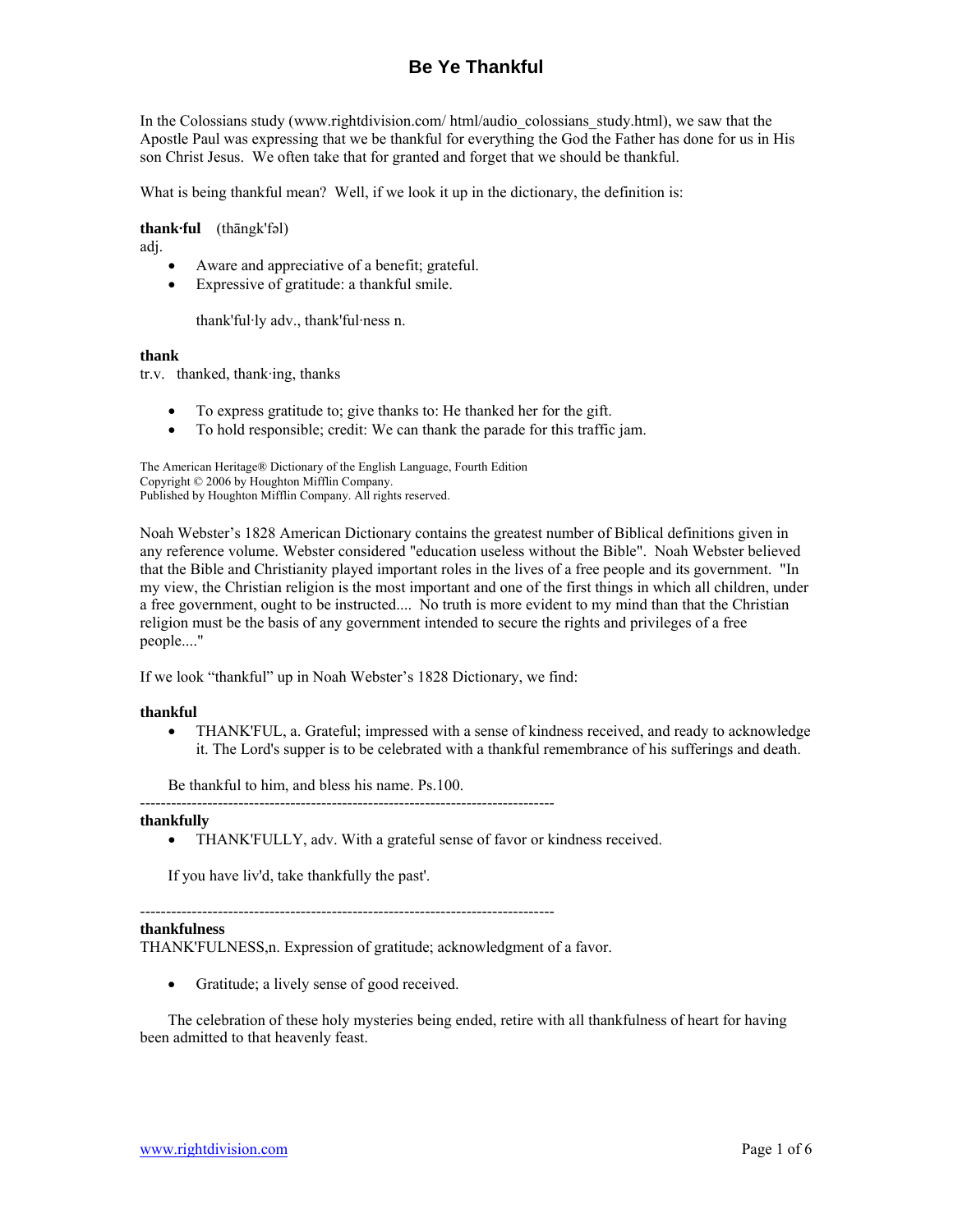# **Be Ye Thankful**

We have much to be thankful for in the Mystery. It's in this body of truth that we discover what God has done (past tense) for us in His son, Christ Jesus.

Philippians 4:6 (KJV)

6 Be careful for nothing; but in every thing by prayer and supplication with thanksgiving let your requests be made known unto God.

Thanksgiving is such an important part of our prayer life… as it says in Col. 1:12…

12 Giving thanks unto the Father, which hath made us meet to be partakers of the inheritance of the saints in light:

The actual translation of this verse says "saints"… but we emphasize here with this translation that we are members of the body of Christ, who have been raised and seated with Christ in the heavenlies far above.

If you look at the translation in verse 12 where it says "saints in light", you might ask yourself, where are these saints? Where do they reside? These saints are in light where Christ sits far above all. This means God has made us to sit where his Son is, which is the holiest of all places.

Paul tells about this in Ephesians 1:17-18; 2:19

Ephesians 1:17-18 (KJV)

- 17 That the God of our Lord Jesus Christ, the Father of glory, may give unto you the spirit of wisdom and revelation in the knowledge of him:
- 18 The eyes of your understanding being enlightened; that ye may know what is the hope of his calling, and what the riches of the glory of his inheritance in the saints,

Ephesians 2:19 (KJV)

19 Now therefore ye are no more strangers and foreigners, but fellow citizens with the saints, and of the household of God;

In verse 1:18 the meaning behind the phrase "in the saints" is a place for the holy of holies. The same goes for Eph. 2:19 where it says fellow citizens, with the saints. That phrase "with the saints" means the holiest place of all.

We gain an understanding of this in the worship that was followed in the law where there was a pattern was built in the tabernacle that was a shadow of the actual holy of holies. We see this in Hebrews 9:1-9

Hebrews 9:1-9 (KJV)

- 1 Then verily the first covenant had also ordinances of divine service, and a worldly sanctuary.
- 2 For there was a tabernacle made; the first, wherein was the candlestick, and the table, and the shewbread; which is called the sanctuary.
- 3 And after the second veil, the tabernacle which is called the Holiest of all;
- 4 Which had the golden censer, and the ark of the covenant overlaid round about with gold, wherein was the golden pot that had manna, and Aaron's rod that budded, and the tables of the covenant;
- 5 And over it the cherubims of glory shadowing the mercyseat; of which we cannot now speak particularly.
- 6 Now when these things were thus ordained, the priests went always into the first tabernacle, accomplishing the service of God.
- 7 But into the second went the high priest alone once every year, not without blood, which he offered for himself, and for the errors of the people:
- 8 The Holy Ghost this signifying, that the way into the holiest of all was not yet made manifest, while as the first tabernacle was yet standing:

The wording in verse 8 "the holiest of all" is the same Greek wording that was used in Colossians 1:12 and Ephesians 1:18; 2:19. So in Ephesians 2:19 we see that we are placed in the holiest of all places? How can this be? God did it all! We see this in Ephesians 2:5-6…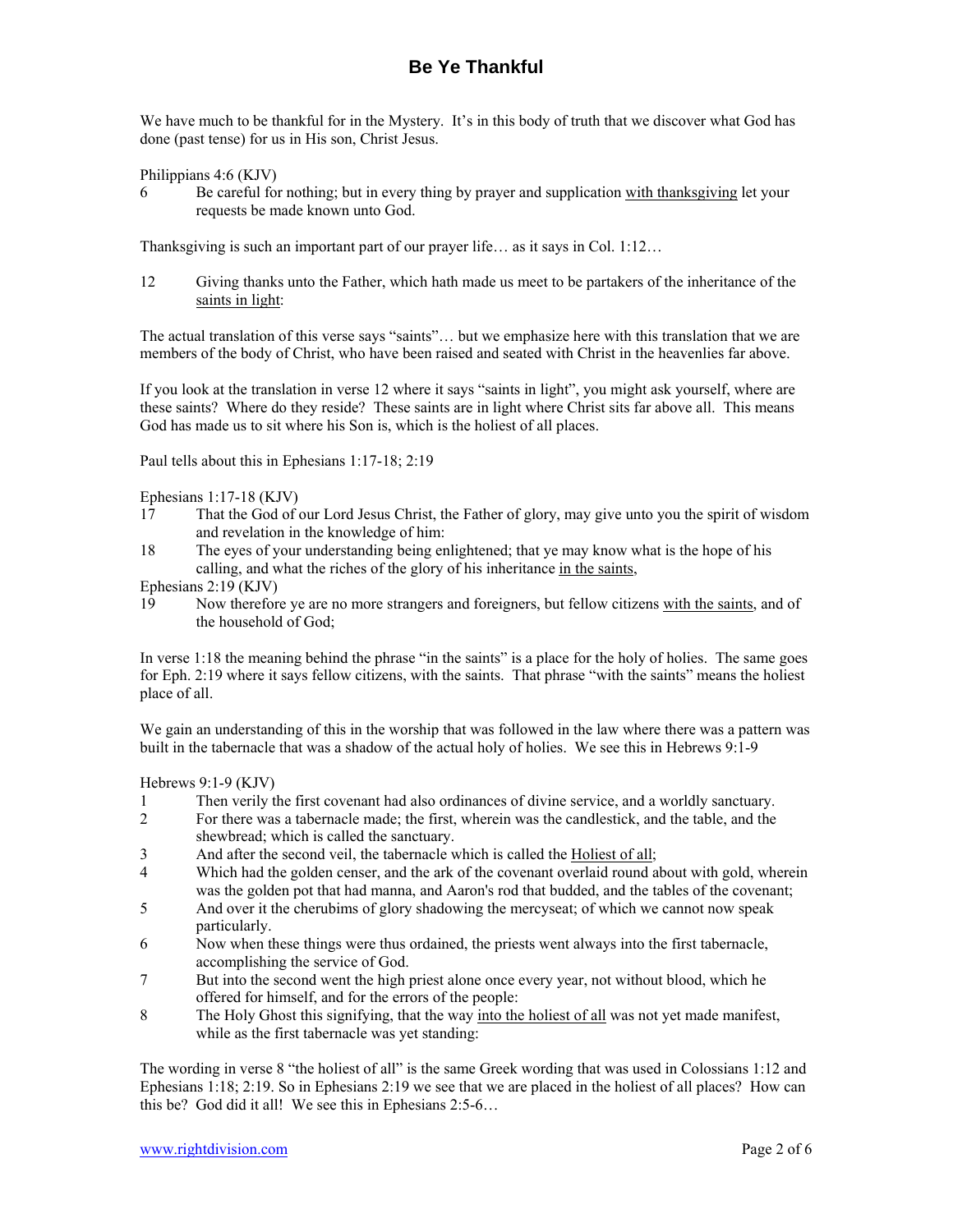Ephesians 2:5-6 (KJV)

- 5 Even when we were dead in sins, hath quickened us together with Christ, (by grace ye are saved;)
- 6 And hath raised us up together, and made us sit together in heavenly places in Christ Jesus:

Paul tells us this in Ephesians 1:9-10…

Ephesians 1:9-10 (KJV)

- 9 Having made known unto us the mystery of his will, according to his good pleasure which he hath purposed in himself:
- 10 That in the dispensation of the fulness of times he might gather together in one all things in Christ, both which are in heaven, and which are on earth; even in him:

That is the purpose of the body of Christ… as we see in Eph. 2:14-19

Ephesians 2:14-20 (KJV)

- 14 For he is our peace, who hath made both one, and hath broken down the middle wall of partition between us;
- 15 Having abolished in his flesh the enmity, even the law of commandments contained in ordinances; for to make in himself of twain one new man, so making peace;
- 16 And that he might reconcile both unto God in one body by the cross, having slain the enmity thereby:
- 17 And came and preached peace to you which were afar off, and to them that were nigh.
- 18 For through him we both have access by one Spirit unto the Father.
- 19 Now therefore ye are no more strangers and foreigners, but fellowcitizens with the saints, and of the household of God;
- 20 And are built upon the foundation of the apostles and prophets, Jesus Christ himself being the chief corner stone;

Verse 19 indicates we are fellowcitizens in the holy of holies… which is where God is making himself a habitation in the heavenlies far above. We read about this further in Eph. 4:16...

Ephesians 4:16 (KJV)

16 From whom the whole body fitly joined together and compacted by that which every joint supplieth, according to the effectual working in the measure of every part, maketh increase of the body unto the edifying of itself in love.

There is this building that is going on with His body… as we read in Eph. 2:20-22…

Ephesians 2:20-22 (KJV)

- 20 And are built upon the foundation of the apostles and prophets, Jesus Christ himself being the chief corner stone;
- 21 In whom all the building fitly framed together groweth unto an holy temple in the Lord:
- 22 In whom ye also are builded together for an habitation of God through the Spirit.

Paul is talking about a place, called the holy of holies, where the body of Christ resides and we are sitting there with him therefore when you go back and read Col. 1:12 you start to understand that we have a unique calling, in a unique location, with a unique position and that is what God has done for you. Notice in Col. 1:13

13 Who hath delivered us from the power of darkness, and hath translated us into the kingdom of his dear Son:

Now, where is the kingdom of his dear Son? Where has he been raised and seated? In the heavenlies far above, this is where we sit with him!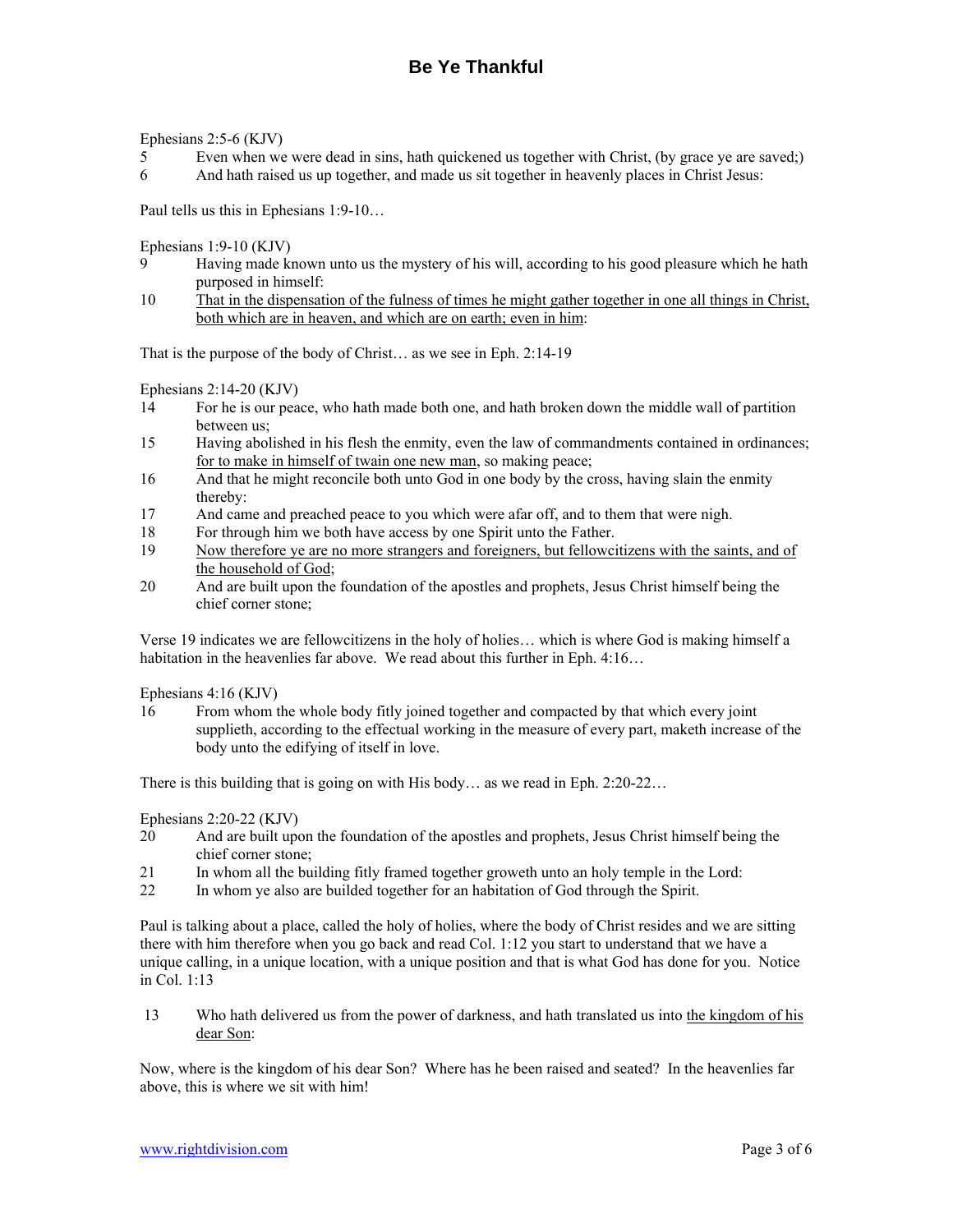# **Be Ye Thankful**

We have so much to be thankful for! Paul understood this and if you look at all the scriptures where he expressed "thanks, thankful, thanksgiving" you will see he understood this truth.

Colossians 3:15 (KJV)

15 And let the peace of God rule in your hearts, to the which also ye are called in one body; and be ye thankful.

Philippians 4:6 (KJV)

6 Be careful for nothing; but in every thing by prayer and supplication with thanksgiving let your requests be made known unto God.

Colossians 2:7 (KJV)

7 Rooted and built up in him, and stablished in the faith, as ye have been taught, abounding therein with thanksgiving.

Colossians 4:2 (KJV)

1 Timothy 4:3-4 (KJV)

- 3 Forbidding to marry, and commanding to abstain from meats, which God hath created to be received with thanksgiving of them which believe and know the truth.
- 4 For every creature of God is good, and nothing to be refused, if it be received with thanksgiving:

Ephesians 1:15-16 (KJV)

- 15 Wherefore I also, after I heard of your faith in the Lord Jesus, and love unto all the saints,
- 16 Cease not to give thanks for you, making mention of you in my prayers;

Ephesians 5:3-4 (KJV)

- 3 But fornication, and all uncleanness, or covetousness, let it not be once named among you, as becometh saints;
- 4 Neither filthiness, nor foolish talking, nor jesting, which are not convenient: but rather giving of thanks.

Ephesians 5:19-20 (KJV)

- 19 Speaking to yourselves in psalms and hymns and spiritual songs, singing and making melody in your heart to the Lord;
- 20 Giving thanks always for all things unto God and the Father in the name of our Lord Jesus Christ;

Colossians 1:3-4 (KJV)

- 3 We give thanks to God and the Father of our Lord Jesus Christ, praying always for you,
- 4 Since we heard of your faith in Christ Jesus, and of the love which ye have to all the saints,

Colossians 1:12-14 (KJV)

- 12 Giving thanks unto the Father, which hath made us meet to be partakers of the inheritance of the saints in light:
- 13 Who hath delivered us from the power of darkness, and hath translated us into the kingdom of his dear Son:
- 14 In whom we have redemption through his blood, even the forgiveness of sins:

Colossians 3:17 (KJV)

17 And whatsoever ye do in word or deed, do all in the name of the Lord Jesus, giving thanks to God and the Father by him.

1 Timothy 2:1-4 (KJV)

2 I exhort therefore, that, first of all, supplications, prayers, intercessions, and giving of thanks, be made for all men;

<sup>2</sup> Continue in prayer, and watch in the same with thanksgiving;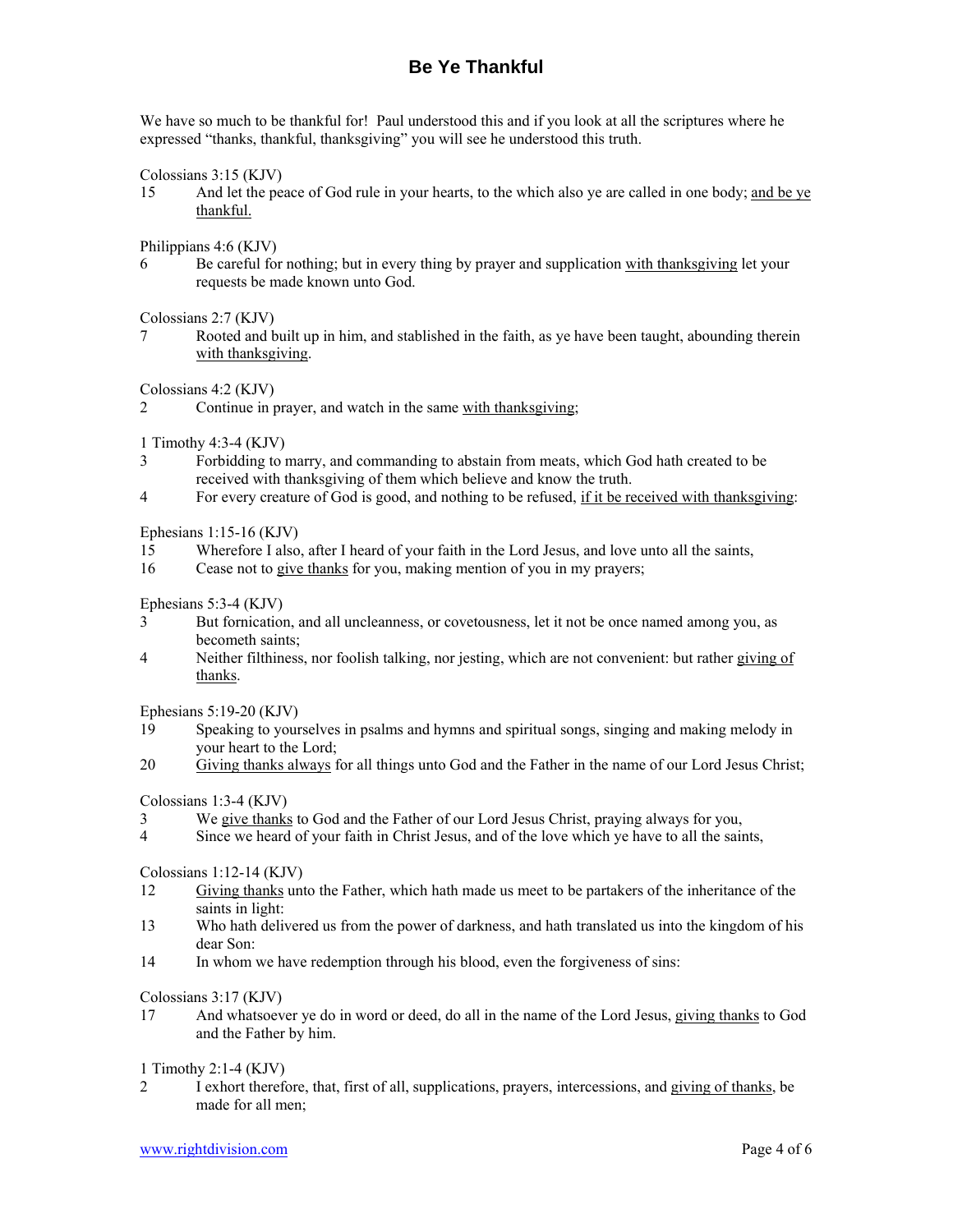- 2 For kings, and for all that are in authority; that we may lead a quiet and peaceable life in all godliness and honesty.
- 3 For this is good and acceptable in the sight of God our Saviour;
- 4 Who will have all men to be saved, and to come unto the knowledge of the truth.

In 1 Timothy, 2:1-4, we are told that supplications, prayers, intercessions, and giving of thanks should be made for all men especially for kings, and all that are in authority. Why? We find out in verse 4. God desire is that all men would be saved and come to the knowledge of the truth.

## John 14:6 (KJV)

6 Jesus saith unto him, I am the way, the truth, and the life: no man cometh unto the Father, but by me.

Noah Webster knew this. Noah Webster believed that the Bible and Christianity played important roles in the lives of a free people and its government. "In my view, the Christian religion is the most important and one of the first things in which all children, under a free government, ought to be instructed.... No truth is more evident to my mind than that the Christian religion must be the basis of any government intended to secure the rights and privileges of a free people...."

November 11, 2007 is Veterans Day here in America. We have so much to be thankful for to those who served our country and protected the freedoms that Noah Webster was talking about. Not only Noah, but God as we see in 1 Timothy 2:1-4!

Thank God for Christ! And thank God for the veterans that protected the freedoms we have here in America… the freedom to read the scriptures, and study them so we are approved unto God.